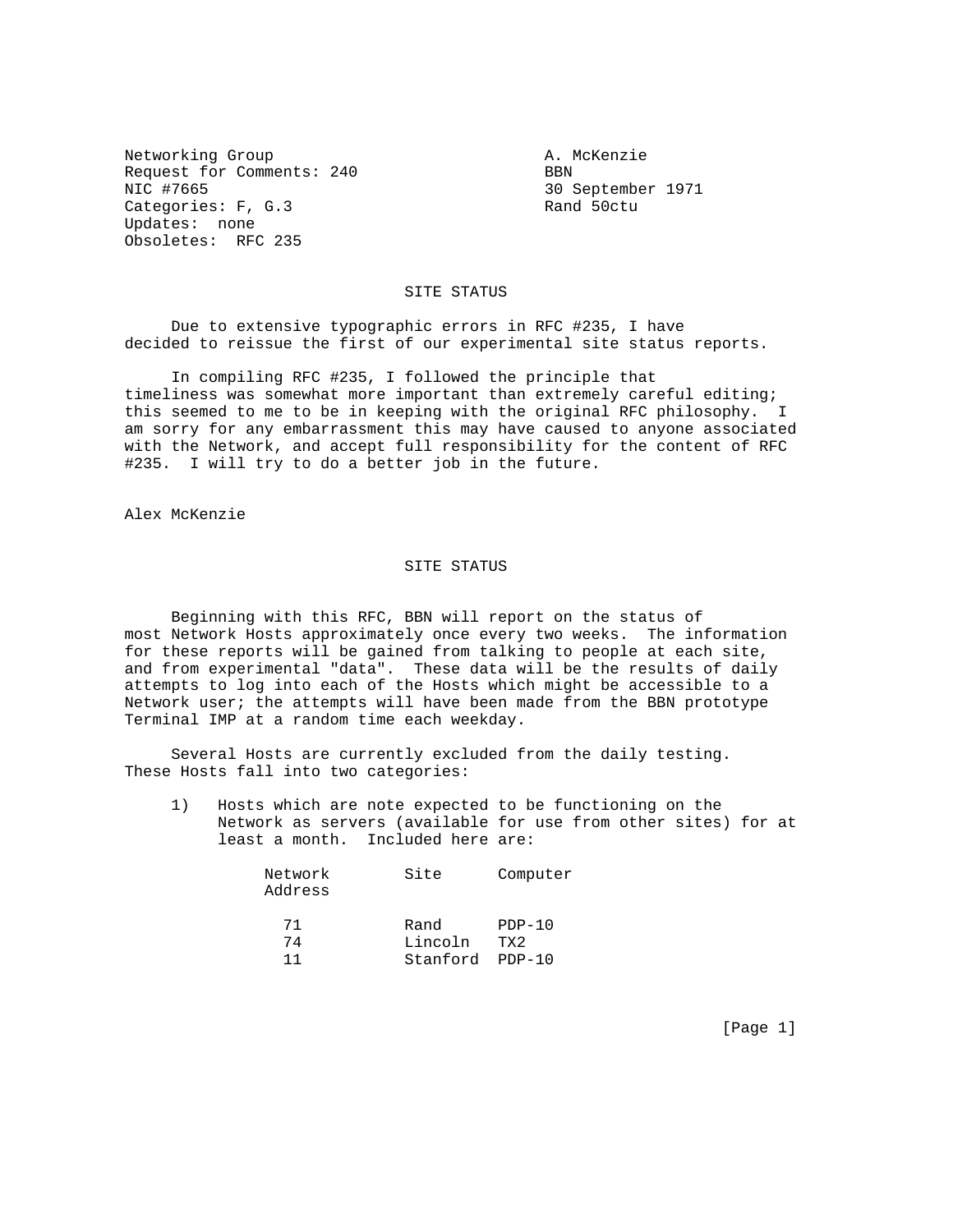| 13 | Case  | PDP-10          |  |
|----|-------|-----------------|--|
| 14 |       | Carnegie PDP-10 |  |
| 15 | Paoli | B6500           |  |

 2) Hosts which are currently intended to be users only. Included here are the Terminal IMPs presently in the Network (AMES, MITRE, and BBN[1]). This category also includes the Network Control Center computer (Network Address 5) which is use solely for gathering statistics from the Network. Finally, included among these Hosts are the following:

| Network<br>Address | Site     | Computer   |
|--------------------|----------|------------|
|                    | Rand     | IBM-360/65 |
| 73                 | Harvard  | $PDP-1$    |
| 1 ລ                | Illinois | $PDP-11$   |

 The tables on the next two pages condense the information on Host status for September 13 through September 24.

| NETWORK SITE<br><b>ADDRESS</b> |                    | COMPUTER             | STATUS or PREDICTION               | PREDICTIONS<br>OBTAINED<br>FROM |
|--------------------------------|--------------------|----------------------|------------------------------------|---------------------------------|
| 1                              | UCLA               | SIGMA - 7            | Server                             | Jon Postel                      |
| 65                             | <b>UCLA</b>        |                      | IBM-360/91 Remote Job Service now, |                                 |
|                                |                    |                      | Time-sharing in January Steve Wolf |                                 |
| 2                              | SRI(NIC)           | $PDP-10$             | October 11                         | John Melvin                     |
| 66                             | SRI(AI)            | $PDP-10$             | November                           | Len Chaiten                     |
| 3                              | <b>UCSB</b>        | IBM-360-75 Server    |                                    | Jim White                       |
| $\overline{4}$                 | UTAH               | $PDP-10$             | "Soon"                             | Barry Wessler                   |
| 5                              | <b>BBN</b>         | DDP-516              | <b>NCC</b>                         | Alex McKenzie                   |
| 69                             | <b>BBN</b>         | $PDP-10$             | Server                             | Dan Murphy                      |
| 6                              | MIT(Multics) H-645 |                      | "Soon"                             | Mike Padlipsky                  |
| 70                             | MIT(DM)            | $PDP-10$             | Server                             | Bob Bressler                    |
| 7                              | <b>RAND</b>        | IBM 360/65 User only |                                    | Eric Harslem                    |
| 71                             | RAND               | $PDP-10$             | January                            | Eric Harslem                    |
| 8                              | <b>SDC</b>         |                      | IBM-360/67 October 11              | Bob Long                        |
| 9                              | <b>HARVARD</b>     | $PDP-10$             | "Soon"                             | Bob Sundberg                    |
| 73                             | HARVARD            | $PDP-1$              | User only                          | Bob Sundberg                    |
| 10                             | LINCOLN            | IBM-360/67           | "Soon"                             | Joel Winnet                     |
| 74                             | LINCOLN            | TX2                  | Uncertain                          | Tom Barkalow                    |
| 11                             | STANFORD           | $PDP-10$             | November                           | Andy Moorer                     |
| 12                             | ILLINOIS           | $PDP-11$             | User only                          | John Cravits                    |
| 13                             | CASE               | $PDP-10$             | December 15                        | Charles Rose                    |
| 14                             | CARNEGIE           | $PDP-10$             | January                            | Hal VanZoeren                   |
| 15                             | PAOLI              | B6500                | Uncertain                          | John Cravits                    |
|                                |                    |                      |                                    |                                 |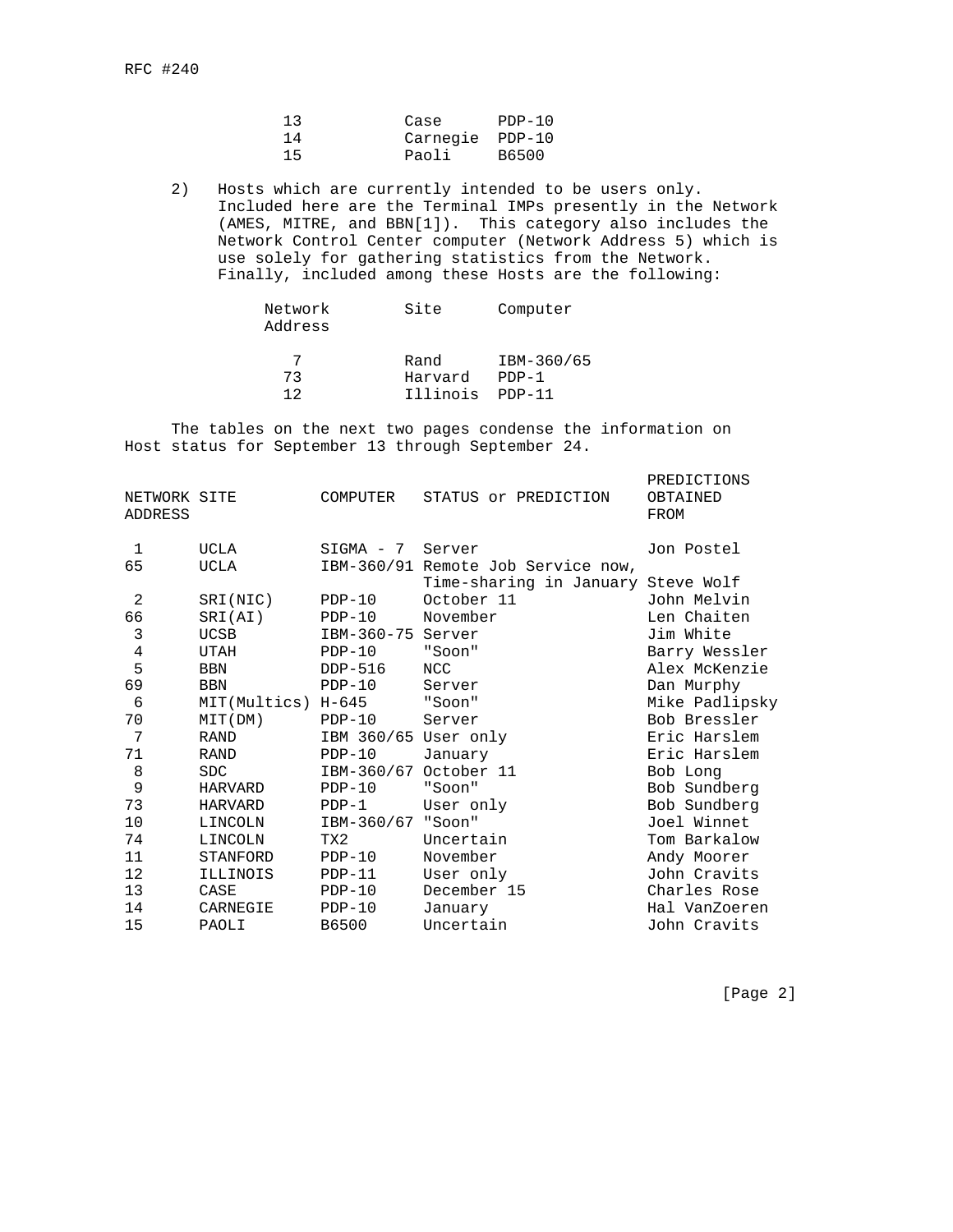| 16             | AMES           | TIP                |             | Installed      |                      |             |                      |             |
|----------------|----------------|--------------------|-------------|----------------|----------------------|-------------|----------------------|-------------|
| 17             | MITRE          | TIP                |             | Installed      |                      |             |                      |             |
| 30             | <b>BBN</b>     | TIP                |             | Prototype      |                      |             |                      |             |
| NETWORK        | SITE           | COMPUTER           |             |                |                      |             | DATE AND TIME (P.M.) |             |
| ADDRESS        |                |                    | 9/13        | 9/14           | 9/15                 | 9/16        | 9/17                 | 9/20        |
|                |                |                    | 4:30        | 3:30           | 6:00                 | 10:30       | 1:30                 | 12:30       |
| 1              | UCLA           | SIGMA-7            | $\circ$     | O              | $\circ$              | $\mathbb D$ | D                    | $\mathbb D$ |
| 65 [ 2 ]       | UCLA           | IBM 360/91         | $\circ$     | $\circ$        | $\circ$              | $\circ$     | $\circ$              | D           |
| $\mathbf{2}$   | SRI(NIC)       | $PDP-10$           | D           | D              | D                    | D           | D                    | D           |
| 66             | SRI(AI)        | $PDP-10$           | D           | D              | D                    | $\mathbb D$ | D                    | D           |
| 3              | <b>UCSB</b>    | IBM-360/75         | O           | $\circ$        | $\circ$              | O           | $\circ$              | O           |
| $\overline{4}$ | UTAH           | $PDP-10$           | D           | D              | D                    | D           | D                    | D           |
| 69             | <b>BBN</b>     | $PDP-10$           | $\circ$     | $1/2$ 0        | $\circ$              | Т           | $1/2$ O              | O           |
| 6              |                | MIT(Multics) H-645 | R           | $\mathbb R$    | R                    | $\mathbb D$ | $1/2$ O              | D           |
| 70             | MIT(DM)        | $PDP-10$           | T           | $\mathbf T$    | $\mathbf T$          | O           | $\circ$              | $\mathbf T$ |
| 8              | <b>SDC</b>     | IBM-360/67         | D           | D              | D                    | D           | т                    | D           |
| 9              | HARVARD        | $PDP-10$           | т           | D              | T                    | т           | Т                    | T           |
| 10             | LINCOLN        | IBM-360/67         | D           | $1/2$ 0        | $1/2$ 0              | D           | T                    | D           |
| NETWORK        | SITE           | COMPUTER           |             |                | DATE AND TIME (P.M.) |             |                      |             |
| ADDRESS        |                |                    | 9/21        | 9/22           | 9/23                 | 9/24        |                      |             |
|                |                |                    | 4:30        | 3:30           | 2:00                 | 5:00        |                      |             |
| $\mathbf 1$    | <b>UCLA</b>    | SIGMA-7            | O           | D              | T                    | O           |                      |             |
| 65[2]          | <b>UCLA</b>    | IBM 360/91         | O           | O              | $\circ$              | O           |                      |             |
| $\overline{2}$ | SRI(NIC)       | $PDP-10$           | D           | $\circ$        | D                    | D           |                      |             |
| 66             | SRI(AI)        | $PDP-10$           | D           | D              | D                    | D           |                      |             |
| $\mathsf 3$    | <b>UCSB</b>    | IBM-360/75         | O           | O              | $\circ$              | O           |                      |             |
| $\overline{4}$ | <b>UTAH</b>    | $PDP-10$           | D           | D              | D                    | D           |                      |             |
| 69             | <b>BBN</b>     | $PDP-10$           | $\circ$     | 1/2<br>$\circ$ | O                    | O           |                      |             |
| 6              |                | MIT(Multics) H-645 | $1/2$ O     | Т              | Т                    | R           |                      |             |
| 70             | MIT(DM)        | $PDP-10$           | $1/2$ 0     | $\bigcirc$     | $\mathbb D$          | $\mathbb D$ |                      |             |
| 8              | <b>SDC</b>     | IBM-360/67         | $\mathbb D$ | D              | $\mathbb D$          | D           |                      |             |
| 9              | <b>HARVARD</b> | $PDP-10$           | D           | т              | D                    | D           |                      |             |
| 10             | LINCOLN        | IBM-360/67         | D           | D              | $1/2$ 0              | D           |                      |             |

[Page 3]